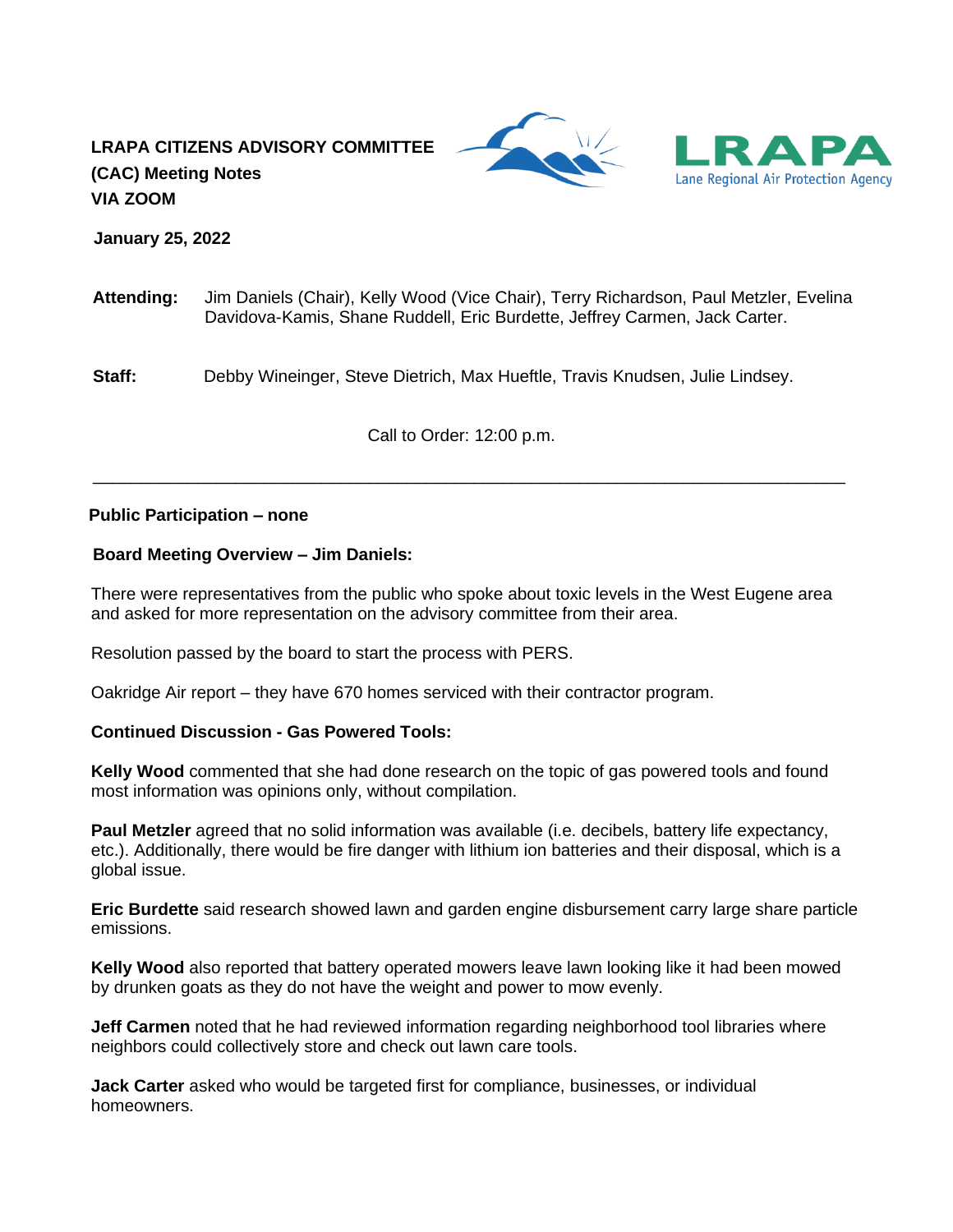**Steve Dietrich** added that the public is confused in their thinking that their current gas tools would be taken from them; however, new regulations would apply to sales and replacement of tools. In addition, while the public would take their used gas tools to a recycle center they would not actually be recycled but sent to a foreign country where they would be buried.

**Paul Metzler** questioned if LRAPA had the authority to regulate emissions which. **Steve Dietrich** confirmed acknowledging that regulations could be equal to those of the state, or stricter.

**Jim Daniels** noted that there would not be an outright ban of gas tools, anytime soon, as technology has not caught up with regulations. The discussion concluded that an educational pamphlet should be compiled to get information to the public so they would have pros and cons and make purchase decisions accordingly. Of interest to the committee was the idea of using buckets to lump together common themes.

**Kelly Wood** indicated she would be willing to spearhead a committee of 2 or 3 to work on the pamphlet.

The committee agreed that for the February meeting, interested committee members will prepare an outline. The goal will be to compile the best aspects of the presented outlines into a single document during the meeting.

## **Roundtable:**

- **Paul Metzler** informed the committee of a suicide that took place in downtown Springfield, last month, in which the victim used a container of industrial poison which was released into the environment and noted security is something else LRAPA would need to address.
- **Kelly Wood** updated the committee on previous issues with online forms stating she had relayed the problem and it had been resolved.
- **Jim Daniels** in the bylaws he was unaware a report needed to be submitted to the Board prior to year-end. Debby compiled a report from the year's minutes, which can be presented to the Board. The report will be timely in the future. **Copy of report attached.**
- Jim Daniels also suggested that at some future meeting the committee may want to invite Beyond Toxics to discuss air issues and West Eugene toxic concerns.

Adjourned 1:06 p.m.

 **Next Meeting Tuesday – Tuesday, February 22, 2022**

*(Recorded by Marlene Hockema)*